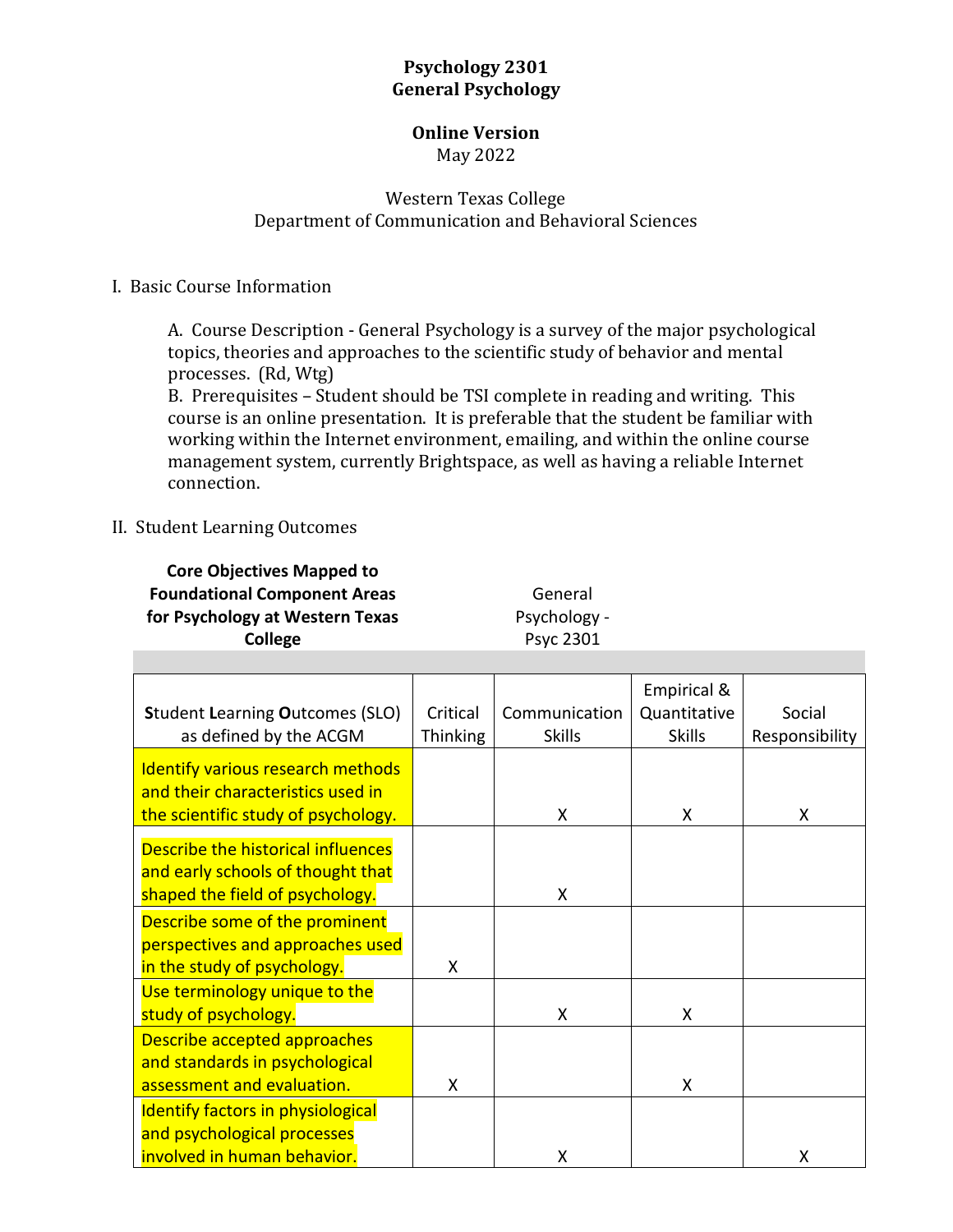### III. Major Course Requirements

A. Exams – There will be at least four (4) examinations, including the final examination. *The first major exam will not require a proctor with the remaining major tests requiring a proctor, including the final exam.* **It is the students' responsibility to acquire their proctor***. The accepted online proctoring system or college testing center can only achieve proctoring requirements.* Additionally there will reading quizzes for each chapter of the chosen textbook. These exams will be primarily multiple-choice in nature.

B. There could be formative assessments throughout the course, some graded and some not.

C. Writing Assignments - There will be multiple written assignments uploaded to the Brightspace learning management system (LMS).

IV. Textbook Information

The textbook can be acquired through various sources including the local campus bookstore.



# **Psychological Science**

Sixth Edition

by [Michael Gazzaniga](https://wwnorton.com/author/GAZZANIGAMICHAEL/michaelgazzaniga) (Author, University of California, Santa Barbara)

ISBN: 978-0-393-66443-0 Norton Publishing.

V. Other Policies: Please refer to the most recent version of the WTC Course Catalog for the following:

- A. Campus Calendar
- B. Final Examination schedule
- C. How to drop a class
- D. Withdrawal Information
- E. Student Conduct/Academic Integrity
- F. Students with disabilities
- VI. Course Organization & Tentative Schedule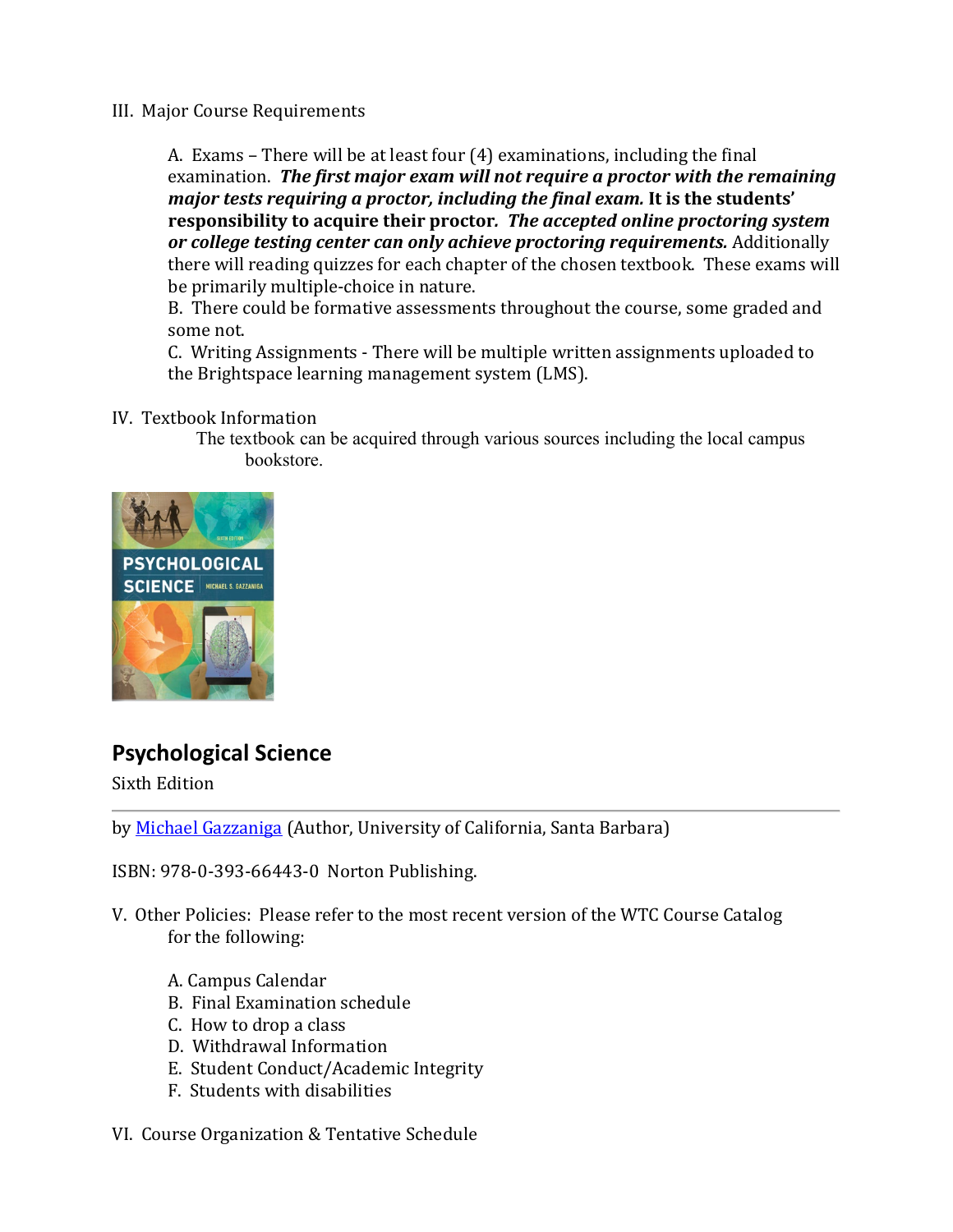Each semester syllabi will have specific deadline dates for the assignments, quizzes and examinations.

| <b>Time</b><br><b>Periods</b><br># | <b>CHAPTER DESCRIPTION</b>                                                                                                                                             | <b>ASSIGNMENT</b>                  | <b>IMPORTANT</b><br><b>TEST DATES</b>                                                                                                                                                                                                                                                     |
|------------------------------------|------------------------------------------------------------------------------------------------------------------------------------------------------------------------|------------------------------------|-------------------------------------------------------------------------------------------------------------------------------------------------------------------------------------------------------------------------------------------------------------------------------------------|
| <b>Section 1</b>                   | Introductions & Chapter 1:<br>The Science of Psychology<br>Chapter 2: Research<br>Methodology<br>Chapter 3: Biology and<br>Behavior                                    | Scientific<br>Method<br>Assignment | Reading Quizzes 1-3 due<br><b>Test for Chapter 1-3</b><br>Test will be online in the<br>Brightspace/D2L system, no<br>proctoring, open book and<br>notes.<br>Usually open for two - three<br>days at the end of the section<br>to accommodate non-<br>traditional student's<br>schedules. |
| <b>Section 2</b>                   | Chapter 4: Consciousness<br>Chapter 5: Sensation and<br>Perception<br>Chapter 6: Learning<br>Chapter 7: Memory                                                         |                                    | Reading Quizzes 4-7 due<br><b>Test for Chapters 4-7</b><br>Will be online in the<br>Brightspace/D2L system.<br>Usually open for two - three<br>days at the end of the section<br>to accommodate non-<br>traditional student's<br>schedules.<br>This test will require<br>proctoring.      |
| <b>Section 3</b>                   | Chapter 8: Thinking,<br>Language, and Intelligence<br>Chapter 9: Human<br>Development<br>Chapter 10: Emotion and<br>Motivation<br>Chapter 11: Health and<br>Well-Being |                                    | Reading Quizzes 8-11 due<br><b>Test for Chapters 8-11</b><br>Will be online in the<br>Brightspace/D2L system.<br>Usually open for two - three<br>days at the end of the section<br>to accommodate non-<br>traditional student's<br>schedules.                                             |